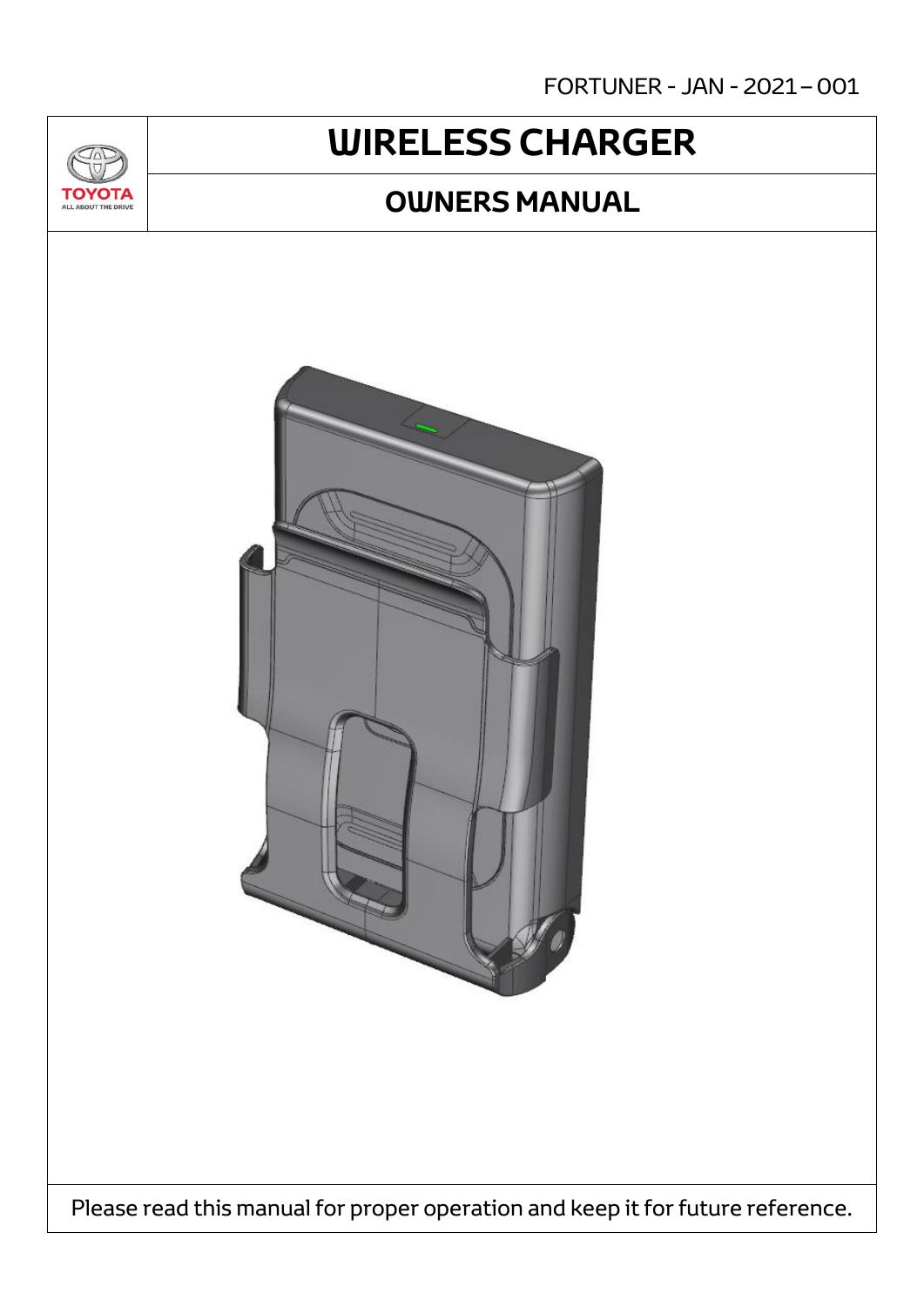FORTUNER - JAN - 2021 – 001



### **TABLE OF CONTENTS**

#### **WIRELESS CHARGER**

| <b>Section</b> | <b>Title</b>               | Page           |
|----------------|----------------------------|----------------|
| 1.0            | Warning                    | 1              |
|                |                            |                |
| 2.0            | <b>Product Description</b> | $\overline{2}$ |
|                |                            |                |
| 3.0            | <b>User Instruction</b>    | 3              |
|                |                            |                |
| 4.0            | <b>Precaution</b>          | 4              |
|                |                            |                |
| 5.0            | <b>Notice</b>              | 5              |

Please read this manual for proper operation and keep it for future reference.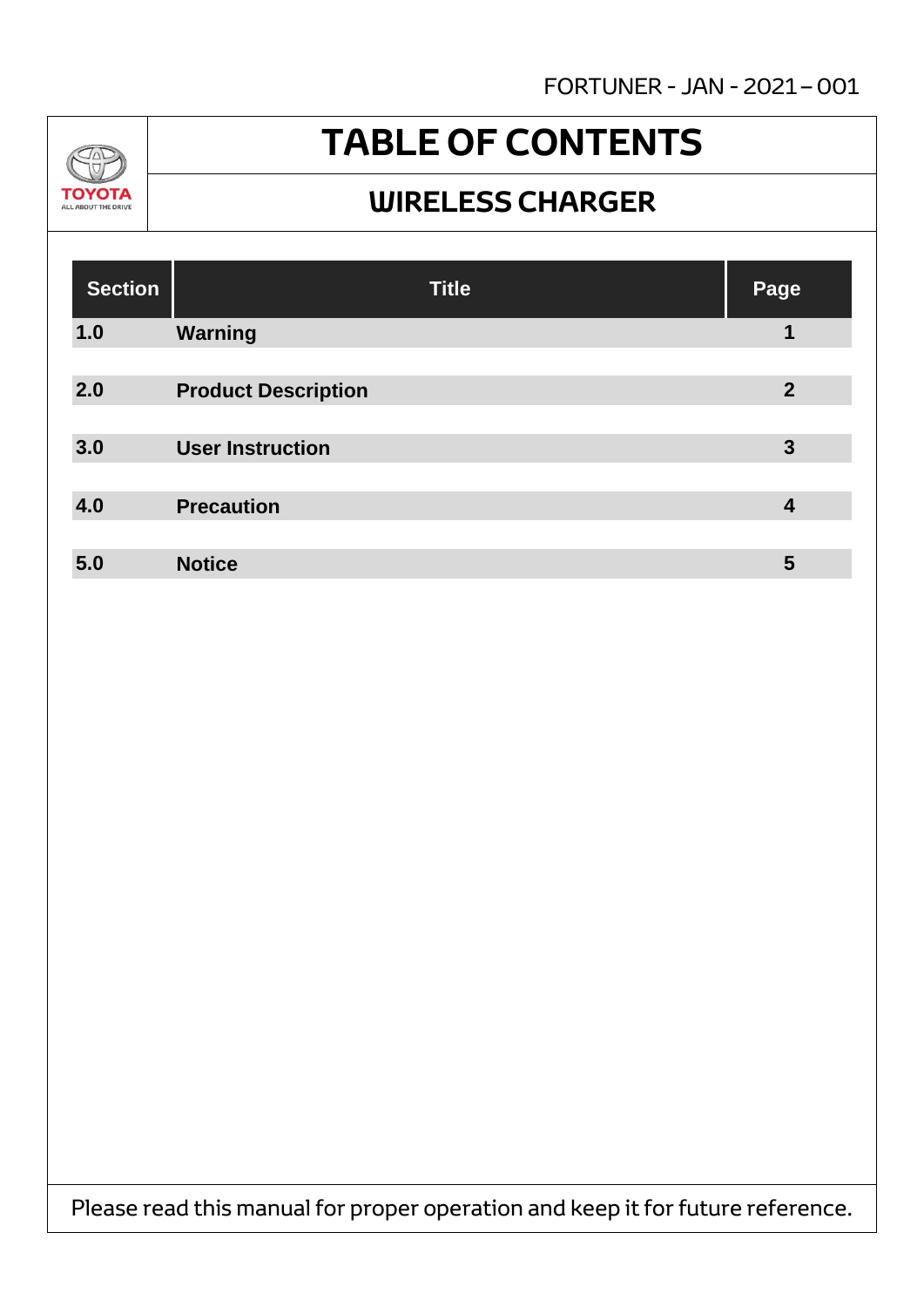## **SECTION 1.0**

### **Warning**



When charging a portable device while driving, for safety reasons, the driver should not operate the portable device.



People with implantable cardiac pacemakers, cardiac resynchronization therapy pacemakers or implantable cardioverter defibrillators, as well as any other electrical medical device, should consult their physician about the usage of the wireless charger. Operations of the wireless charger may have an affect on medical devices.



Observe the following precautions. Failure to do so may result in the possibility of fire, equipment failure or damage, or burns due to heat.

•Do not put any metallic object between the charging area and the portable device while charging.

- •Do not attach metallic objects, such as aluminium stickers, to the charging area.
- •Do not cover the wireless charger with a cloth or other object while charging.
- •Do not attempt to charge portable devices which are not compatible with the Qi wireless charging standard.
- •Do not disassemble, modify or remove the wireless charger.
- •Do not apply force or impact to the wireless charger.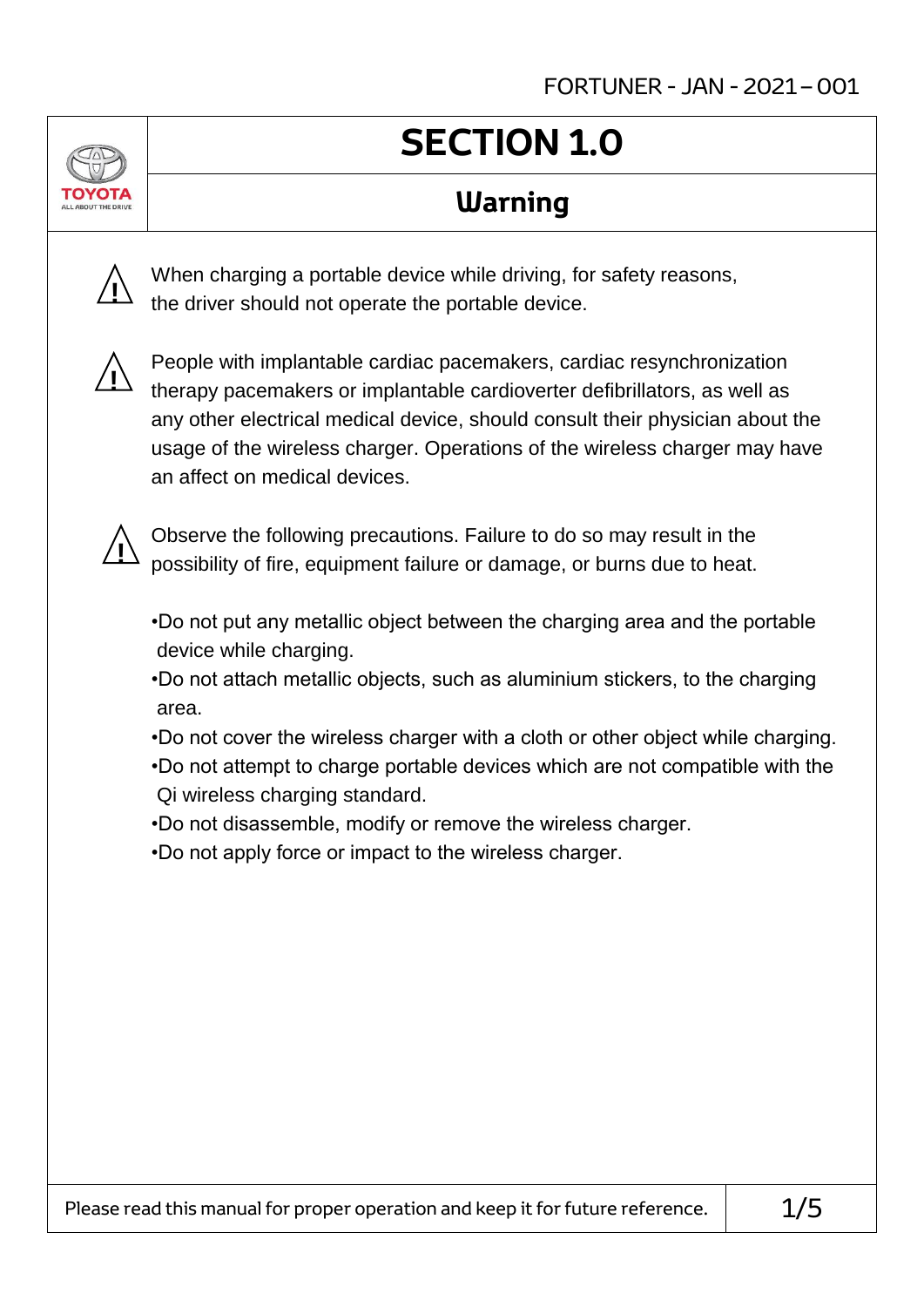# **SECTION 2.0**

### **Product Description**



*Figure 2.0: Wireless Charger*

•

A portable device, such as a smartphone or mobile battery, can be charged by just placing it on the charging area, provided the device is compatible with the Qi wireless charging standard created by the Wireless Power Consortium.

The Wireless Charger (WLC) cannot be used with a portable device that is larger than the charging area. Additionally, depending on the portable device, the wireless charger may not operate properly.

| Input Voltage                        | <b>DC9V~16V</b>                 |  |  |  |  |
|--------------------------------------|---------------------------------|--|--|--|--|
| <b>Maximum Output Current</b>        | Max 2.0A                        |  |  |  |  |
| <b>Maximum Output Power</b>          | Max 15W                         |  |  |  |  |
| Operating frequency                  | 120kHz - 127kHz (With load)     |  |  |  |  |
|                                      | 80kHz - 150kHz (Without load)   |  |  |  |  |
| <b>Support Android Fast Charging</b> | Yes                             |  |  |  |  |
| <b>Support iOS Fast Charging</b>     | Yes                             |  |  |  |  |
| Protection                           | <b>Short Circuit</b>            |  |  |  |  |
|                                      | <b>Foreign Object Detection</b> |  |  |  |  |
|                                      | <b>Over Temperature</b>         |  |  |  |  |
|                                      | Over Load                       |  |  |  |  |
| Table2.0: Specification              |                                 |  |  |  |  |
|                                      |                                 |  |  |  |  |
|                                      |                                 |  |  |  |  |
|                                      |                                 |  |  |  |  |
|                                      |                                 |  |  |  |  |

Please read this manual for proper operation and keep it for future reference.  $\vert$  2/5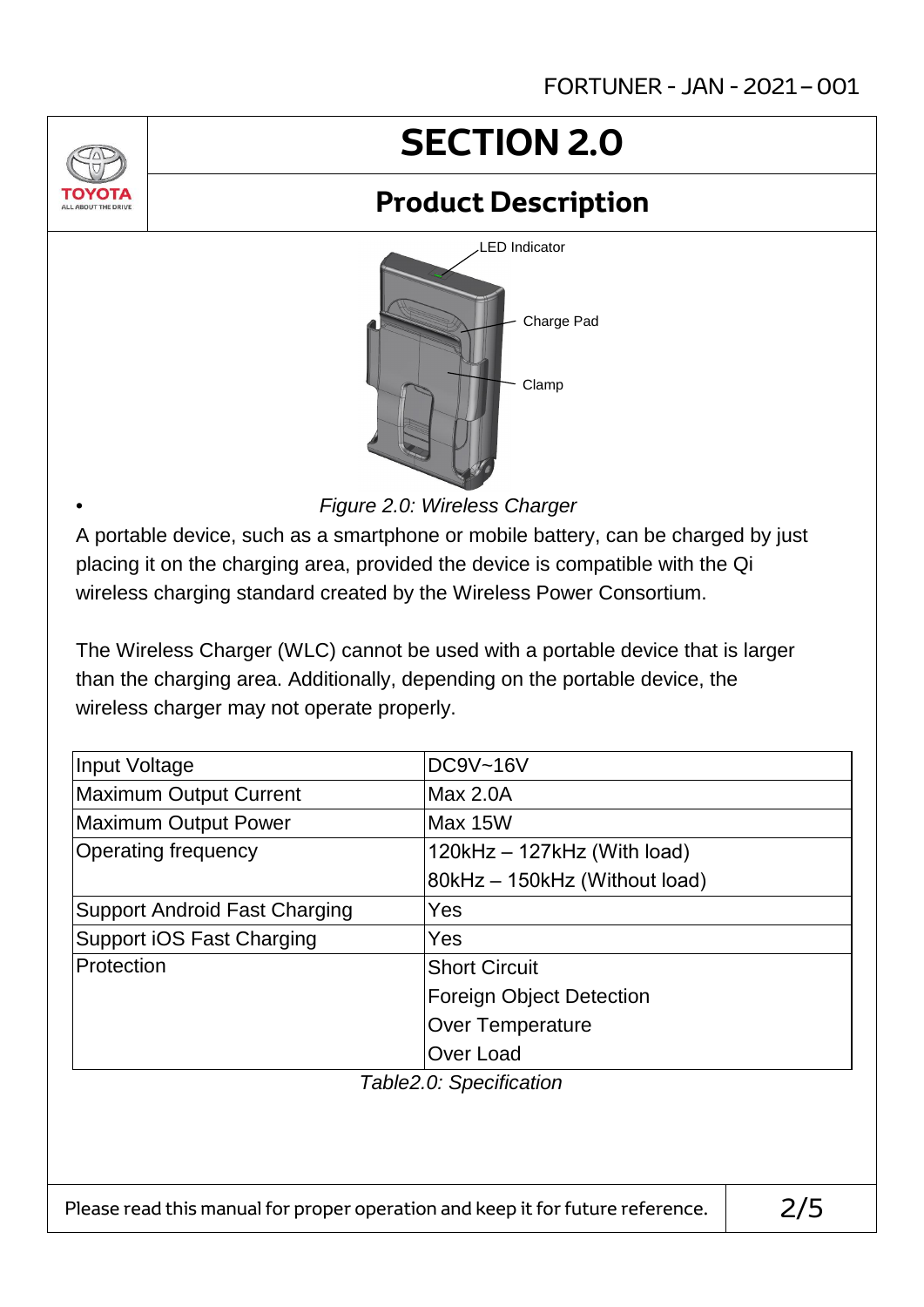

#### **User Instruction**

- i- The WLC will automatically turn ON after 4 seconds when the car ignition is on and all the doors are closed. The LED charging indicator will turn *Green* during Standby mode.
- ii- Slip the portable device into the WLC clamp opening and make sure it is aligned properly to the center of the charging pad.
- iii- The LED Charging indicator light will change to *Amber* once the charging begins. After the charging is complete, the *Amber* light will change to *Green.*

#### Recharging function

- If a certain amount of time has elapsed since charging completed and the portable device has not been moved, the wireless charger will restart charging.
- If the portable device is moved within the charging area, charging will stop temporarily then restart

| Portable                                                                       |                                  |              |                                                                                                                                                                                 |  |  |  |  |
|--------------------------------------------------------------------------------|----------------------------------|--------------|---------------------------------------------------------------------------------------------------------------------------------------------------------------------------------|--|--|--|--|
| device                                                                         | <b>LED Charging</b><br>indicator |              | <b>Status</b>                                                                                                                                                                   |  |  |  |  |
|                                                                                | <b>Pattern</b>                   | <b>Color</b> |                                                                                                                                                                                 |  |  |  |  |
| <b>WLC</b>                                                                     | No light up                      |              | - WLC system is Off                                                                                                                                                             |  |  |  |  |
| clamp<br>opening                                                               | Light up                         | Green        | - WLC system is On (Standby Mode)<br>- Charging is complete                                                                                                                     |  |  |  |  |
|                                                                                | Light up                         | Amber        | - Portable device is placed on the<br>WLC & charging                                                                                                                            |  |  |  |  |
| Portable<br>device<br>insert to the<br><b>WLC</b>                              | <b>Blinks</b>                    | Amber        | - Detect foreign object by the WLC<br>- Portable device has gap with the WLC<br>- Portable device is not placed correctly<br>on the WLC<br>- Temperature of the WLC is too high |  |  |  |  |
|                                                                                | Table 3.0: Operational Indicator |              |                                                                                                                                                                                 |  |  |  |  |
| Figure 3.0: Console Box area                                                   |                                  |              |                                                                                                                                                                                 |  |  |  |  |
| Please read this manual for proper operation and keep it for future reference. | 3/5                              |              |                                                                                                                                                                                 |  |  |  |  |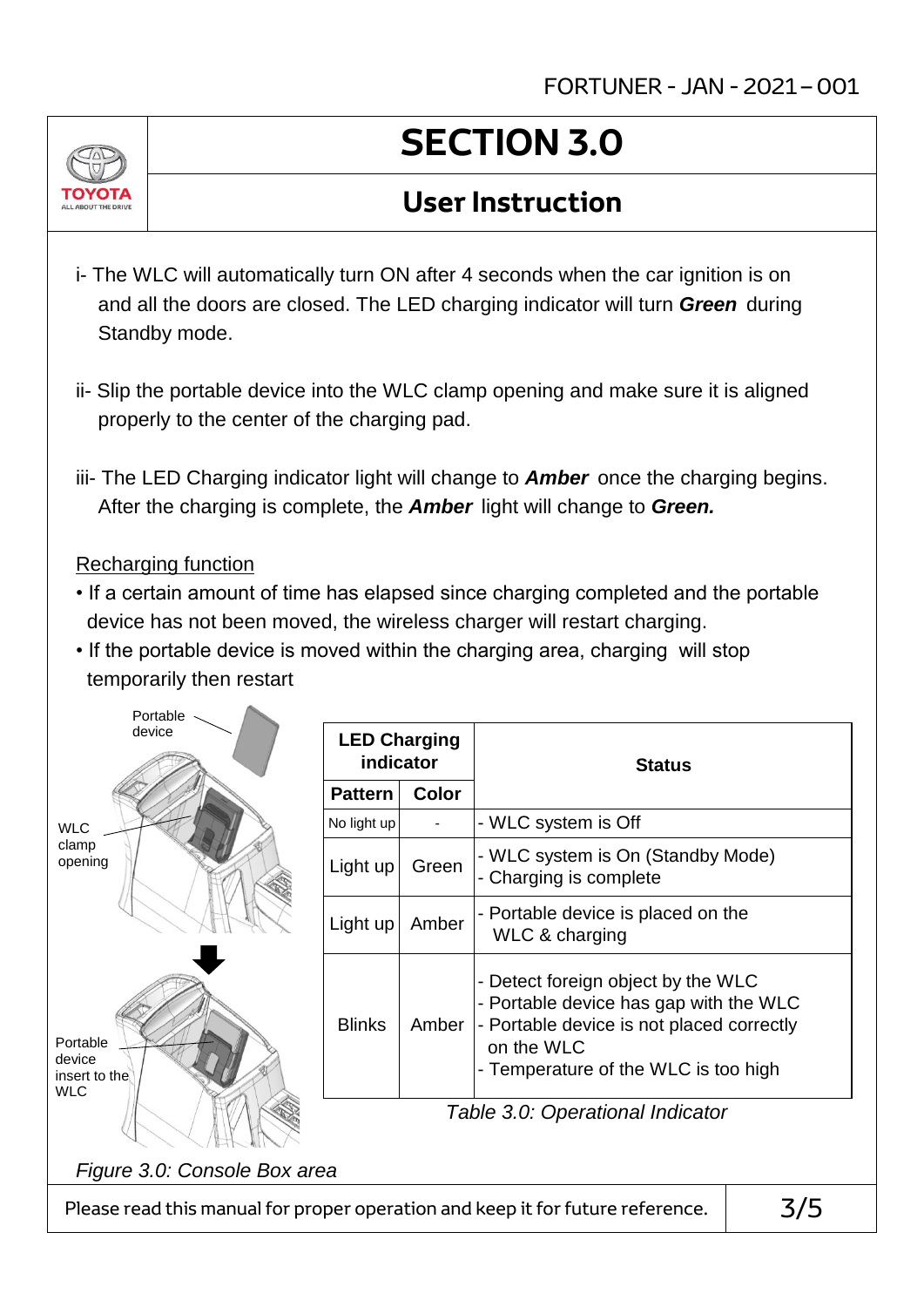FORTUNER - JAN - 2021 – 001



## **SECTION 4.0**

#### **Precaution**

- Always remove foreign objects from the charge pad before charging the portable device.
- Be sure the surface of charge pad is clear of dust and other debris before charging.
- Do not spill liquids (i. e. water, drinks, etc.) on the WLC
- Do not use oil, grease, alcohol, benzine or thinner to clean the charge pad.
- Do not cover the WLC with towel, cloth, or other objects while charging.
- Avoid spraying aerosols which may come in contact with the charge pad surface.
- Do not charge a portable device if a cover or accessory which is not Qi compatible is attached. Depending on the type of cover and/or accessory attached, it may not be possible to charge the portable device. If the portable device is placed on the charging area and does not charge, remove the cover and/or accessories.
- While charging, the wireless charger and the portable device will become warm. This is not a malfunction. If a portable device becomes warm while charging and charging stops due to the protection function of the portable device, wait until the portable device cools down and charge it again.